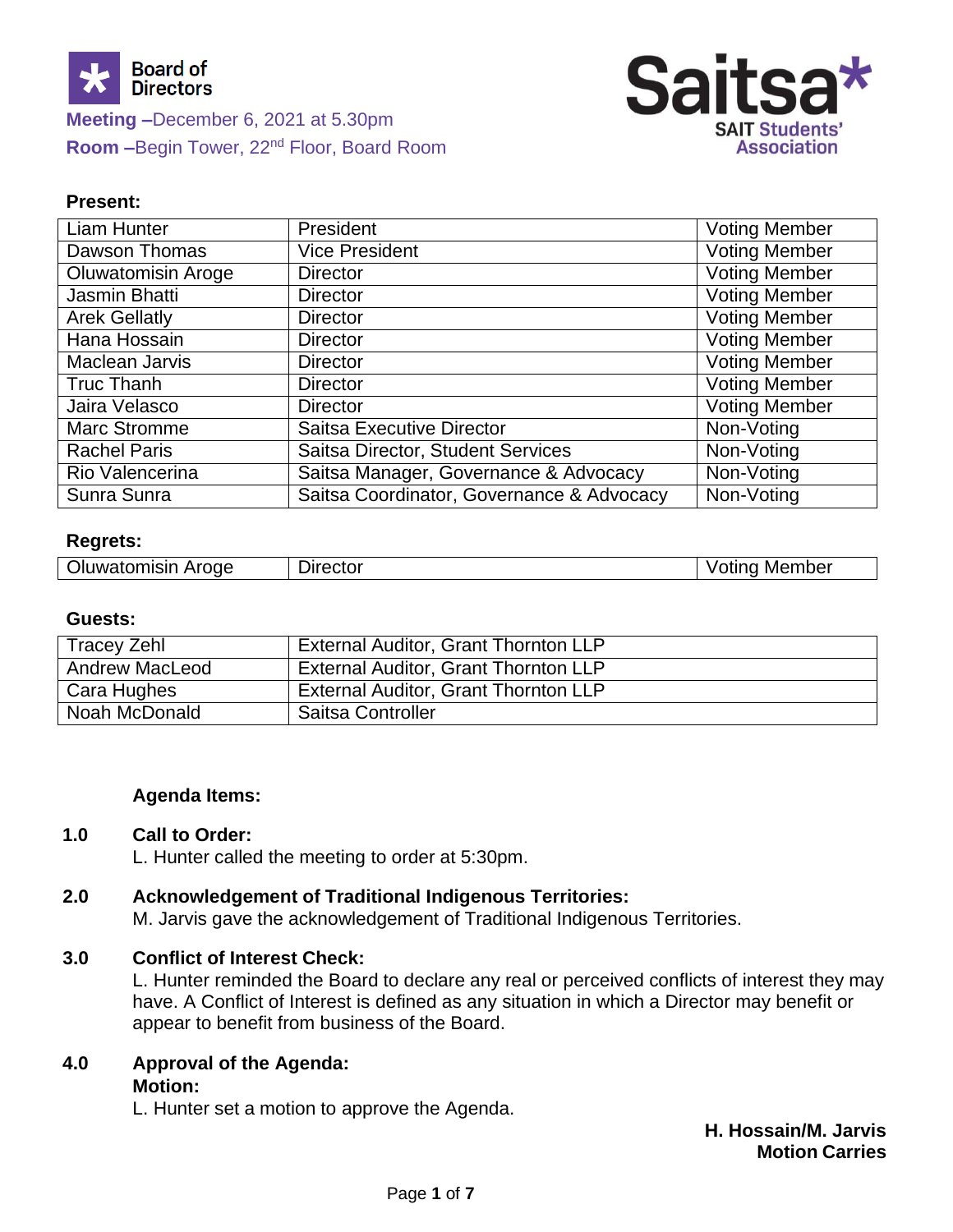

*The agenda was approved by general consent*.

# **5.0 Adoption of Minutes:**

**5.1 Regular Meeting of the Board, November 8, 2021**

**A. Gellatly/M. Jarvis**

#### **Motion:**

To approve the minutes of the November  $8<sup>th</sup>$  meeting, 2021 as circulated.

**A. Gellatly/J. Velasco Motion Carries**

*The motion was approved by general consent.*

# **6.0 In-Camera: Saitsa Annual Audit Results**: **Motion:**

To move In-Camera with M. Stromme, N. Little, R. Paris, Neil Little and R. Valencerina

**A. Gellatly/J. Velasco Motion Carries**

*The motion was approved by general consent.*

The meeting moved In-Camera at 5.36 p.m.

**Motion:** To move Out of Camera

**A. Gellatly/J. Velasco Motion Carries**

The In-camera session ended at 7.00 p.m.

# **Motion:**

To accept the audited financial statements for Saitsa's 2021 – 2022 fiscal year.

**J. Bhatti/M. Jarvis 7-0-0 Motion Carries**

# **Motion:**

To approve Grant Thornton as the auditors for Saitsa's 2021 – 2022 fiscal year.

**J. Bhatti/M. Jarvis**

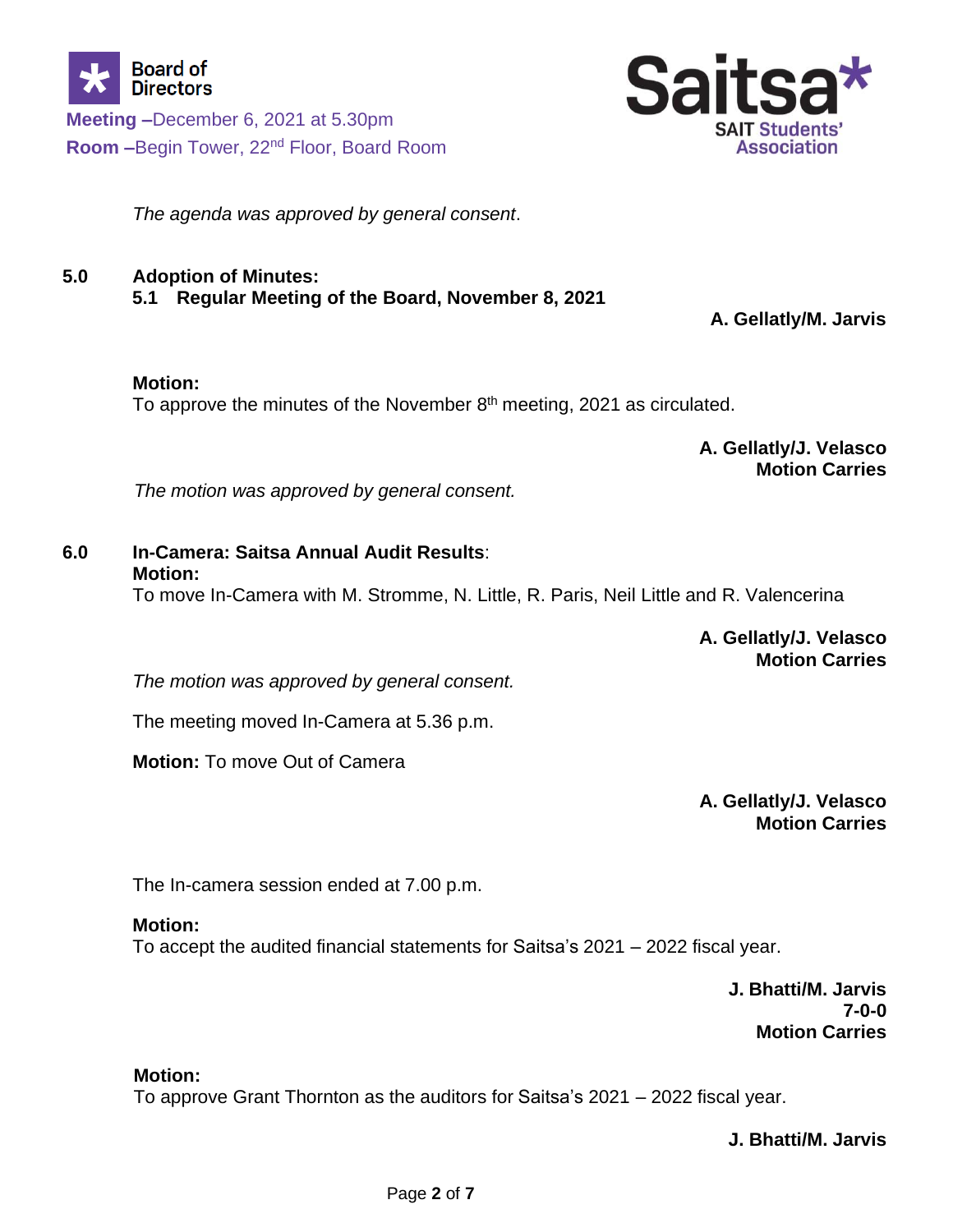



**7-0-0**

**Motion Carries**

Recess by general consent at 7.05 p.m. for 15 minutes. `

# **7.0 Presidents Reports:**

#### **7.1 President**

The President's report is as submitted.

A. Gellatly asked the President about his meeting with the ICT students and their concerns. President deliberated about director O. Aroge's absence and that he has had to take over her duties. L. Hunter also mentioned that students are offered in-person or Hybrid model only and a survey was sent out which suggests that students want online only option– 80% of them (who responded).

R. Paris the asked L. Hunter if students were informed about this change by SAIT before they reinstated it?

L. Hunter responded by saying, no such message was delivered to students via SAIT.

J. Bhatti asked when L. Hunter and D. Thomas are to meet with Whitney and whether it was together or one on one. L. Hunter responded by saying, they have met her twice together in the past but this time as it happened, they both met her individually. She is friendly and a good ally to have and work together, L. Hunter added.

J. Bhatti asked about some information regarding the transparency with the Board of Governors,

L. Hunter responded by saying, he can't share anu further information.

J. Bhatti then asked about the U-pass,

L. Hunter explained that he has a meeting with counselor Wuhan, he also stated that this year meetings have gone very well as oppose to last couple of years and that Saitsa is in a powerful position with the counsels, they are aware of what Saitsa is demanding of them and a long relationship and has paid dividends. He also said, "Counselor Wuhan offered to get us together with the director of Calgary transit and set up a meeting with us himself and if we want anyone else. With so many counsellors on our side it's going to be hard for anyone to ignore us." L. Hunter seemed positive that we will be able to bring about change this time. Also suggested we ask other student associations/peers to come together with us. He mentioned, "St. MarySu not being on board and wishing to not work along with anyone which is not going to affect us. We have done incredible work and I am very happy and just want to close the deal."

# **7.2 Vice-President**

The Vice-President's report is as submitted.

R. Paris asked about the Board of Governors support group and how is it going.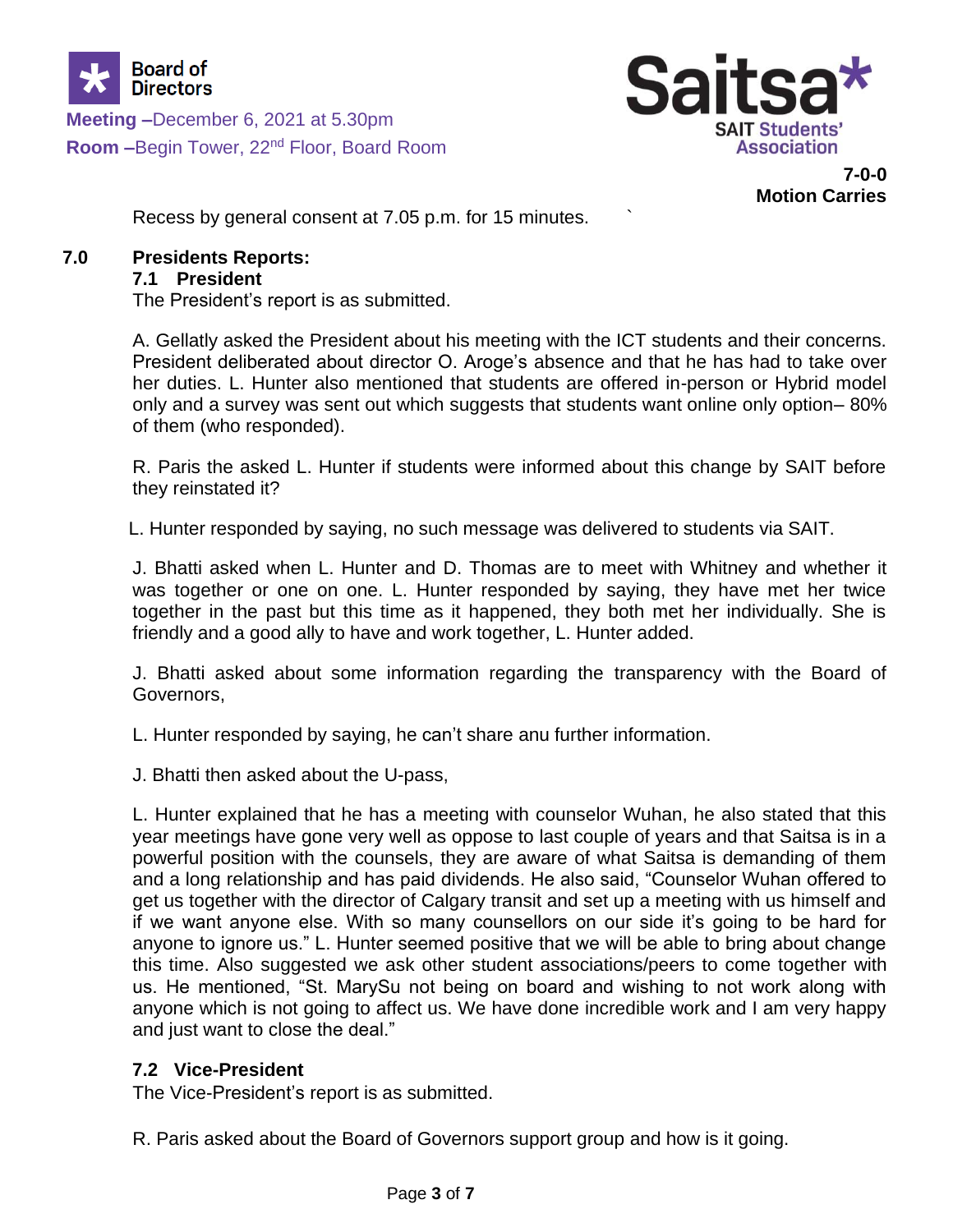

**Meeting –**December 6, 2021 at 5.30pm

#### **Room –**Begin Tower, 22nd Floor, Board Room



D. Thomas said it's going well; it is new for him and that he wanted to join for experience and interaction with other board members on other boards. He said more people are joining in as they started as 4 but now are up to 12 and that he appreciates the inflow of more members.

M. Jarvis asked then about the results from the Special Board Huddle meeting.

D. Thomas responded saying that they realized that some of the BODs are not available for Monday, but he didn't see a point in changing the time for the Huddle just for a couple of days as we are at the end of the semester and that they will think about changing the day and time for the huddle now for the next semester. Also, as a unanimous decision now BOD meetings shall only be online and socials only in person, till further changes.

Any expectation for winter semester, she asked.

L. Hunter responded saying, when we start winter semester expectations to be set in then, which shall be discussed in the next BOD meeting on the second Monday of January 2022.

#### **8.0 Individual Reports:**

#### **8.1 Open Report Discussion Motion:**

Liam Hunter highlighted, O. Aroge's absence and that she did not submit a report. L. Hunter then opened the floor for questions &discussion.

J. Bhatti asked everyone if they had a chance to meet with the Dean of their school or the leadership.

H. Hossain mentioned having met with an Engagement Manager of their school, Mr. James Warner.

L. Hunter asked H. Hossain about the creation of a new course.

H. Hossain explained that SAIT has had a partnership with LGBTQ Canada to understand terminology and history, but they had to cancel the course for now and are working on coming up with a similar more financially viable course for everyone.

L. Hunter requested the BOD to submit their reports as a PDF documents for future meetings

A. Gellatly then asked M. Jarvis about the Satellite Campus tour and if she should share any information and update about the linkage data regarding the same.

She said, she helped the Saitsa staff while delivering the destress kits during the tour. Also, she had been informed that no data shall be available before January 2<sup>nd</sup> week, 2022.

J. Bhatti then asked about confidential data shared in her reports.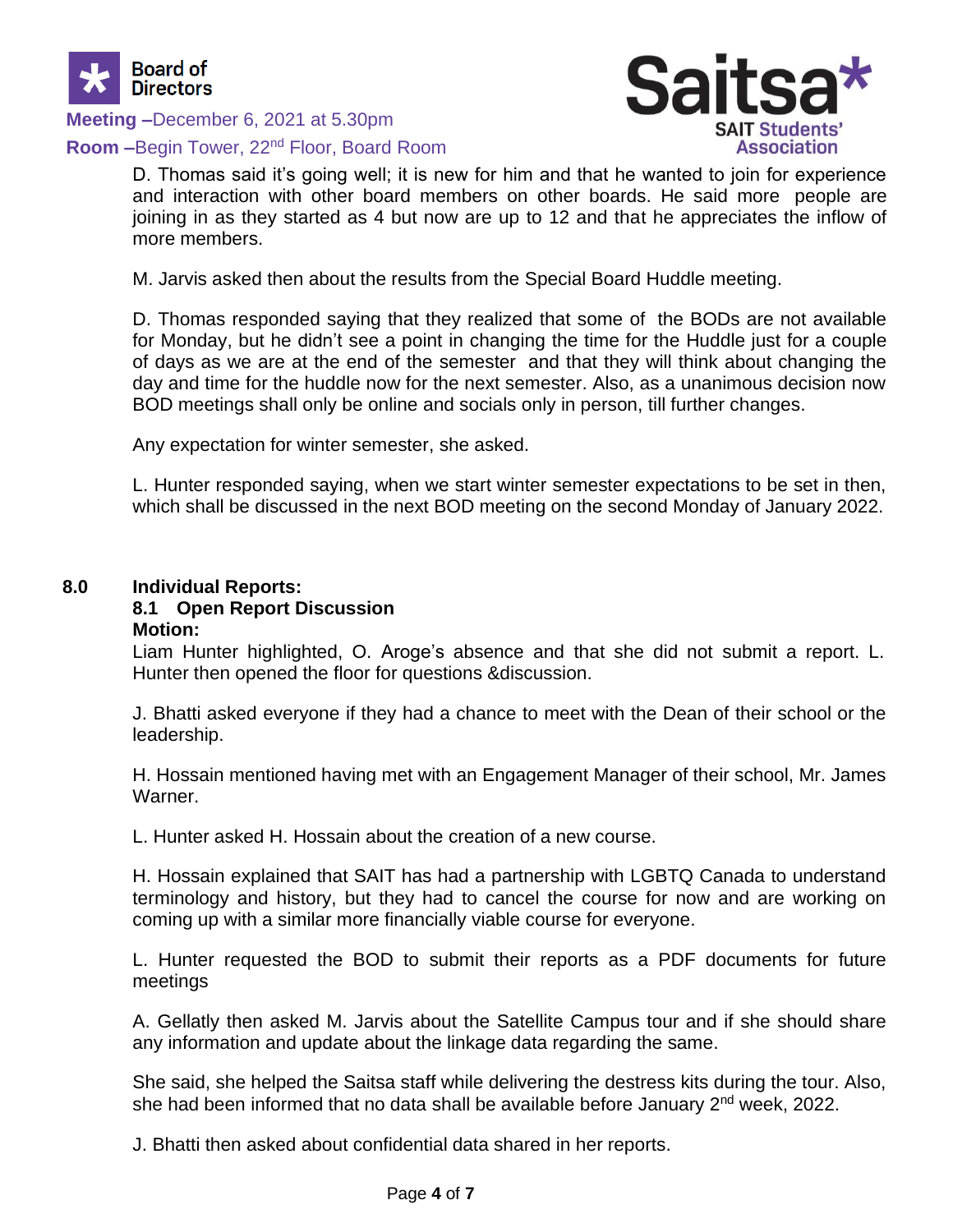



#### **9.0 Business Items:**

#### **9.1 Financial Conditions and Activities Review**

L. Hunter asked if there is any further discussion required about the audit as he found the audit was good.

# **9.2 Saitsa Membership Fee**

# **Motion**:

**BE IT RESOLVED** that the Board of Directors approves an increase of 1.93% to the Saitsa membership fee, to \$171 per semester effective July 1, 2022.

#### **A. Gellatly/T. Than Motion Carries**

L. Hunter stated that the intended goal is to increase the Saitsa membership fee in keeping with inflation.

J. Bhatti asked if Saitsa fee shall affect the operational breakdown, to which M. Stromme clarified saying that the breakdown is always to give the BOD an idea.

J. Bhatti then asked if it would help the BOD with operations. M. Stromme clarified with a rough estimation of the number of students, some \$32000 more might be added to the operations with this increase

R. Paris clarified saying, "Not increased in fact it has been decreased once before."

L. Hunter said we don't want to shock students and do not want to draw it in but keep it conducive for the students and help the next BOD to carry it.

J. Bhatti asked if Saitsa fee shall affect the operational breakdown, to which M. Stromme clarified saying that the breakdown is always to give the BOD an idea.

J. Bhatti then asked if it would help the BOD with operations. M. Stromme clarified with a rough estimation of the number of students, some \$32000 more might be added to the operations with this increase.

# **9.3 Saitsa Building Fee**

M. Jarvis advocated for keeping it frozen as given the pandemic situations, ambiguity is still in the air.

A. Gellatly & L. Hunter expressed their views saying, that plenty of work is now available for students and because of the job surplus, especially part time, even though there is still uncertainty, we are required to charge fee and get the building built as it's in our referendum and that students have mandated it for us. Hence, we should start asking for this fee.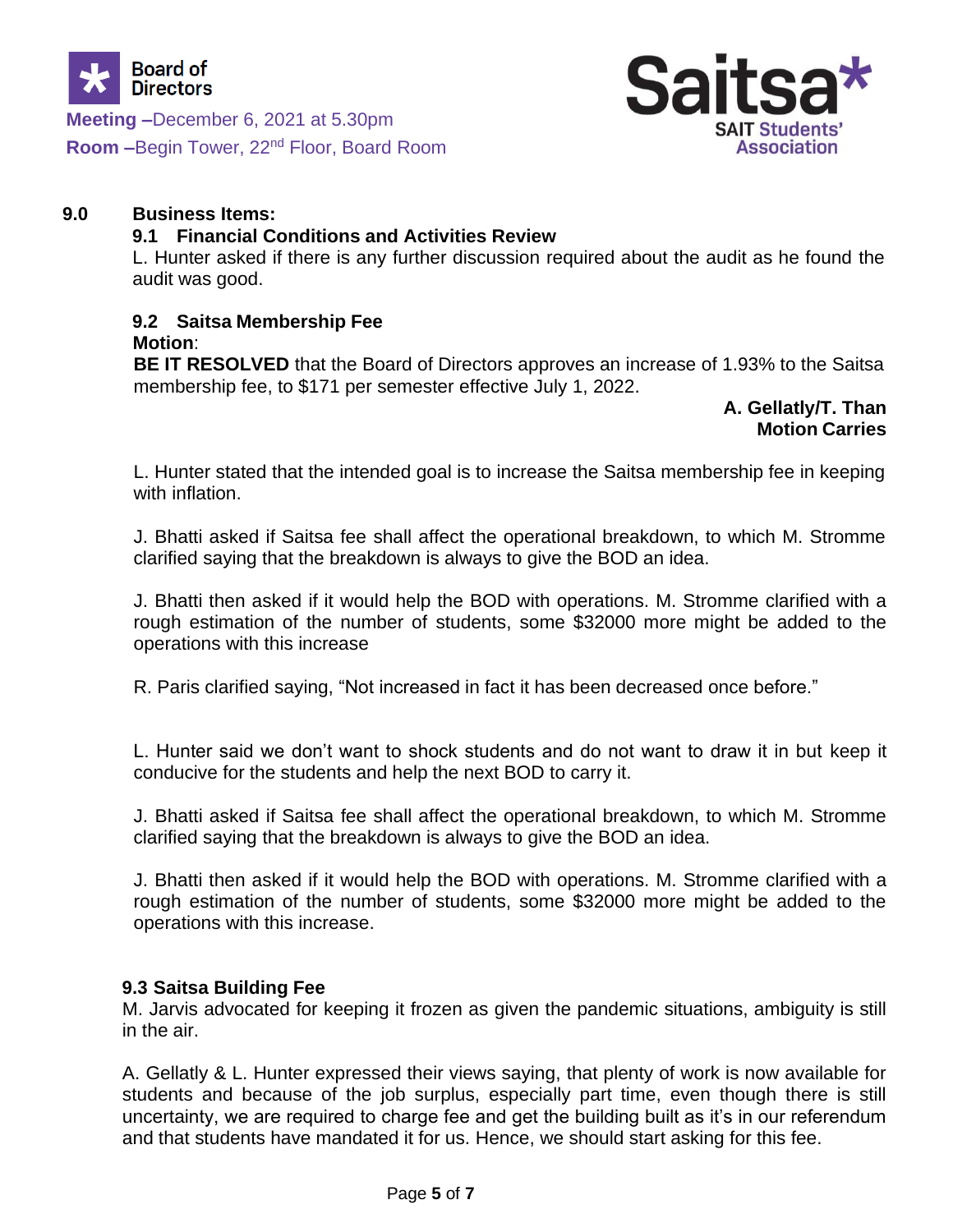



M. Stromme clarified it to the BOD that they can't restate it next semester but next academic year, in July.

J. Bhatti seconded A. Gellatly and L. Hunter. This was then made into a motion.

# **Motion:**

.

**BE IT RESOLVED** that the Board of Directors approves the reinstatement of the Saitsa Restricted Building Fee for the 2022-2023 Academic Year.

> **6-1-0 Motion Carries**

#### **9.4 Updated Elections Policies and Procedures Motion:**

To approve the amended Elections Policies and Procedures, as presented.

**A. Gellatly/M. Jarvis 7-0-0 Motion Carries**

R. Valencerina then informed everyone that it is under section 3.1 of the documents that one can only run for one position.

J. Bhatti then asked what the affirmation process is and why is it not part of the Board PnP.

R. Valencerina responded by saying it is not in the PnP because affirmation is not part of PnP by laws

She then asked if it would be a part of the elections, to which he responded saying, that would be an unlikely event.

A. Gellatly then asked, what is the reason for general respect slates not being permitted and if it is because of conflict of interest. R. Valencerina clarified saying, it is to maintain fairness that they are not permitted.

*ACTION ITEM: The Board of Directors tasks M. Stromme to begin the process of selecting and hiring the members of the Election Oversight Panel, to be approved by the Board at the February meeting of the Board.*

# **10.0 Information**/**Discussion:**